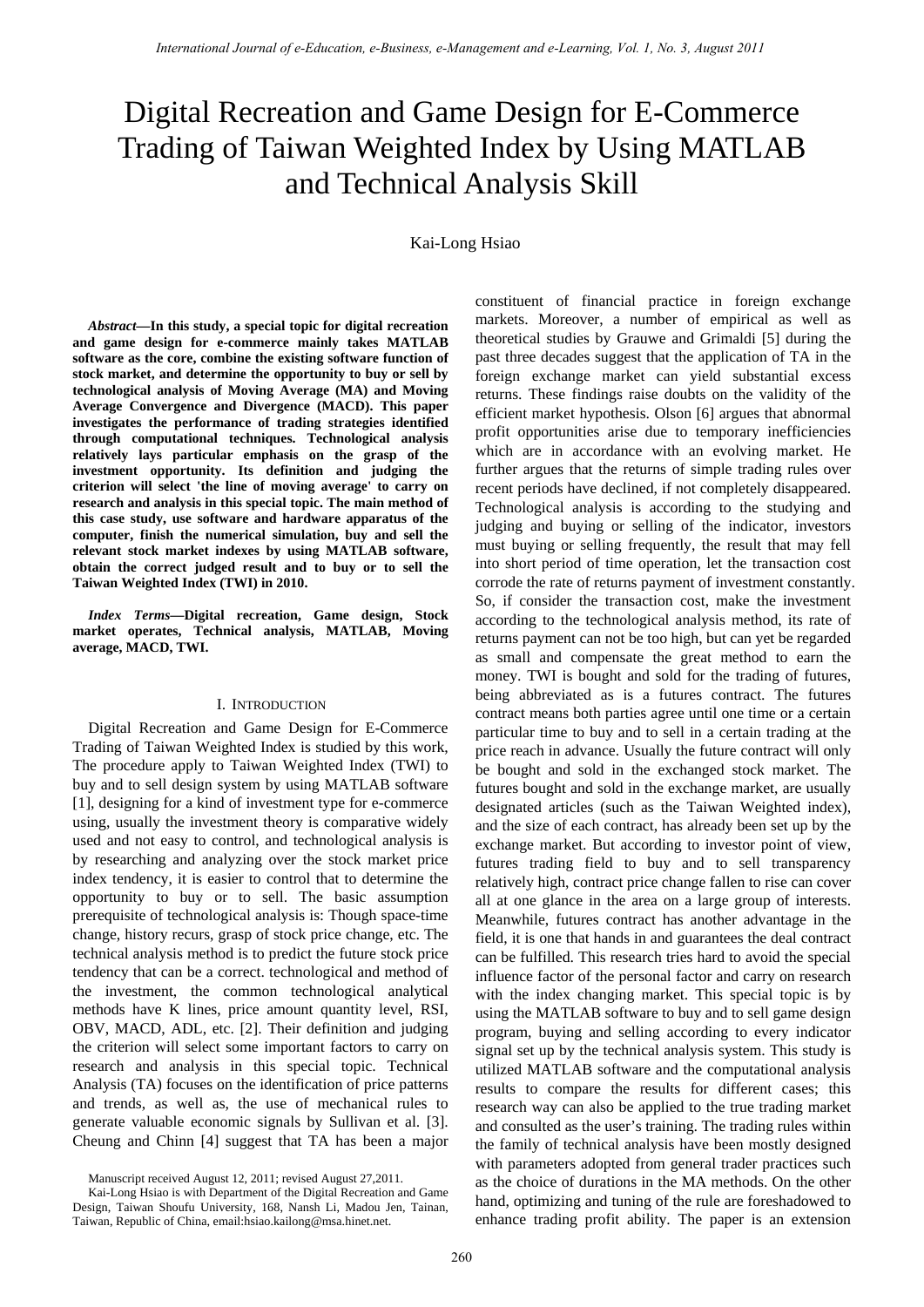work for Hsiao et al. [7], and increasing the MACD technique in this study, from the results can obtain a good comparison with the two different methods for MA and MACD technical analysis skill.

#### II. MOVING AVERAGE RULE

The moving average trading rule can be considered as a delayed indicator of price or index variations. The MA rules are able to filter out fluctuations that could reduce risks incurred from trading with market sentiments. Rules are derived by averaging past price records over some durations. Crossing of the traces of two averages with short and long durations are then used to generate buy or sell signals. A. Moving Average and Trading Signals Consider the N-day moving average  $M_{t,N}$  given by [1]

$$
M_{t,N} = \frac{1}{N} \sum_{j=t-N+1}^{j} P_j
$$
 (1)

where the subscript t denotes the current trading day,  $P_i$  is

the closing price of a trading day. The closing prices for the previous N days are averaged. With shifts in the current trading day, t, a series of average is obtained and is used to generate trading signals. There are some buying points and selling points in the moving average rule as following:

## *A. Buying points*

1) Moving average fell gradually away from the flat (slope tends to zero), while the average share price below the break from the average (for a more visible stand on the red K bar), this is the buy signal.

2) Although below the average share price below the line, but then back to the average over time, and the moving average rose of the signs are up, this is the buy signal.

3) Stock prices above the average, and average upward slope, but the price trend turned down from the pull-back, this is buying signal.

4) Stock is currently in decline, the average down significantly, if a sudden plunge, and with the average deviation is too large, the rebound can be bought, because the share price is usually close to the moving average line again.

## *B. Selling point:*

1) Moving average rising gradually away from the trend level, while average stock price from the top down below the average, this is the sell signal.

2) Although the rise in share price exceeded the average line, but then returned to below average, and average from a flat or even turn up at the next bend, the sell signal.

3) Shares at an average trend line to go below the line, and the average slope down, stock prices rebounded after weakening again, as a strong sell signal.

4) Stock is rising and walking in the average line, the sudden increase in lead is a deviation is too large, because the share price will again close to the moving average line, so this is the sell signal.

#### III. MACD TECHNIQUE

MACD is named Moving Average Convergence and

Divergence, the principle is still the use of fast and slow two slip moving average index, calculated from the difference between the two values DIF and DEM, then use the difference and deviation from the Mean (DEM) of the polymer and scattered signs of function, analyzing the stock market or individual stocks to buy or sell opportunity, MACD moving average to remove false signals shortcoming often find out the real price trend direction.

When the stock price at the rally, short-term and medium-term moving average line moving average line will be increasing the gap and becoming larger. If finishing a long time, the gap will shrink, in the decline in short-term moving average will be below the medium-term moving average, below average in the medium term solution, the gap between the decline will be exacerbated with the expansion. The Method of calculating the MACD as

## *A. Calculate the demand index (Demand Index)*

 $DIt = (Ht + Lt + 2 \times Ct) \div 4$ 

On where, Ht is the highest price, Lt is the lowest price, Ct is the closing price. Closing price generally available to replace the DL.

## *B. Calculate the index of sliding moving average (EMA)*

At first, calculate the smooth fast moving average indicators (12 EMA) and the slow exponential smoothing moving average line (26 EMA), the EACD exponential smoothing moving average algorithms, have increased the last day of trickery.

 $EMAt = EMAt-1 + [] \times DIt-EMAt-1)$ EMA12 = day before EMA12  $\times$  11  $\div$  13 + today's closing price  $\times 2 \div 13$ EMA26 = day before EMA26  $\times$  25  $\div$  27 + today's closing price  $\times 2 \div 27$ 

## *C. Calculate the difference from the value (DIF)*

(12 EMA) - (26 EMA), in the rally, the 12 EMA on the 26-day EMA, is difference from the value will be more and more increasing. On the contrary, in the fall, the 12 EMA in 26 EMA under the negative difference from the value will increase.

## *D. Calculate the difference from the average value of DEM (in the past known as the MACD value)*

The DIF value is calculated by 9 days exponentially smoothed moving average, and calculated DEM values as

Today DEM (MACD) = day before DEM  $\times 8 \div 10 +$ today DIF  $\times 2 \div 10$ 

## *E. MACD buying and selling signals*

MACD Moving Average is based on MA technical index and easier to avoid grasp in the advantages of changing trends, an analysis that stretches way out. The basic principle is to use two different speeds of exponential smoothing moving average to calculate the difference between the two from the state (DIF), and then smoothed moving average of DIF is the MACD line. In short, MACD is the long-term and short-term moving average convergence or divergence of the signs, to be double smoothing, for analyzing the timing of buying and selling stocks and signals.

1) When the DIF, MACD, or BAR is greater than 0,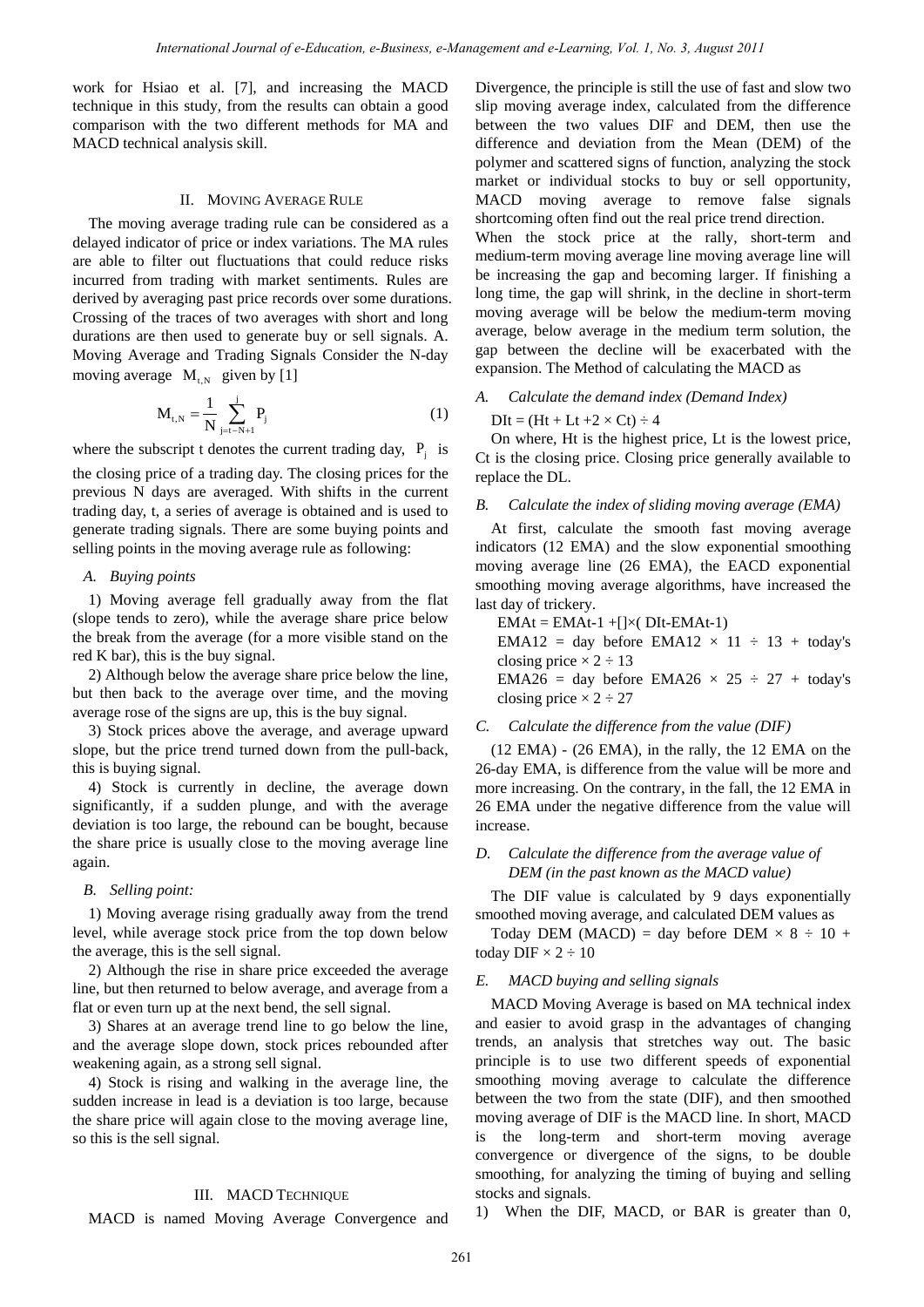generally regarded as the bull market (all three of the values are greater than 0, the situation is more obvious). On the other hand when the DIF, MACD, or BAR value is less than 0, can be regarded as the bear market (all three of the values are less than 0, the signal can be regarded as escape).

- 2) Short term buying, DIF and the MACD are below the horizontal axis, and DIF from bottom to top through the MACD line (that is, synonymous with a breakthrough in the BAR values from the bottom horizontal axis), is a buy signal. Otherwise DIF and MACD are in horizontal axis side, and on down through the DIF from the MACD line (that is synonymous in the BAR values from the top of the consistently break the horizontal axis), is a sell signal.
- 3) The medium term buying, BAR break the horizontal axis from the bottom up, can be regarded as buy signal, otherwise it is a sell signal.
- 4) Shares appear in two of three relatively high, but the MACD is not accompanied by the emergence of new high point, which is a sell signal. Otherwise appear in two of three relatively low price, but the MACD is not accompanied by the emergence of new low, the signal to buy.

## IV. TECHNICAL CONTENTS

Index buying and selling, analyze operation appear a succession of complicated operation too easy to enable people mistake in computation often in TWI, prove again that must spend a large amount of time, the convenience and correct in order to be calculated, use MATLAB software, write procedure can make in operation saving time, the special topic make main range to vary in order to use mathematical operation at project study, develop often like this too, for instance; Asking solving, calculation of probability of linear algebra, multinomial, etc., work out more procedure functions and is helped operation by the user. Daily and important technological analysis is as follows. Rolling average (moving average), it is the most basic trend indicator. As the index price is higher than rolling average, represent the trend in the bull market. As the index price is lower than rolling average, it is a nominal signal to represent in the bear market. Simple and easy rolling average, only generally said average lines, each value has through n closing prices / n recently. A simple or arithmetic, moving average that is calculated by adding the closing price of the security for a number of time periods and then dividing this total by the number of time periods. Short-term averages respond quickly to changes in the price of the underlying, while long-term averages are slow to react. In other words, this is the average stock price over a certain period of time. Moving average trading rules are simple trading rules from the domain of technical analysis. Technical analysis is a method for trying to predict the appropriate time to buy or sell a stock. At the heart of this analysis lies the belief that a security's 'worth' is determined simply by the amount a potential buyer is willing to pay for it and not necessarily by its underlying fundamental value. The moving average trading method is a simple but useful tool for stock trading using. In order to generate a trading

signal, they only require the graph of two moving averages of different lengths.



Fig.1. TWI vs. Time for different MA lines

As shown in the figure 1 above, many traders watch for short-term averages to cross above longer-term averages to signal the beginning of an uptrend. As shown by the different color lines, short-term averages act as levels of support when the price experiences a pullback. Support levels become stronger and more significant as the number of time periods used in the calculations increases.

#### V. RESULTS AND DISCUSSIONS

TABLE I: BUYING AND SELLING STATISTICAL RESULTS IN TWI FOR 2010

| <b>Times</b>   | Dates      | <b>Buying Index</b> | Selling Index | Results |
|----------------|------------|---------------------|---------------|---------|
| 1              | 2009/12/07 | 7775                |               |         |
| $\overline{2}$ | 2009/12/21 |                     | 7787          | $+12$   |
| 3              | 2009/12/23 | 7901                |               | $-114$  |
| $\overline{4}$ | 2010/01/19 |                     | 8249          | $+348$  |
| 5              | 2010/01/20 | 8220                |               | $-29$   |
| 6              | 2010/1/21  |                     | 8127          | $-93$   |
| 7              | 2010/02/23 | 7597                |               | $-530$  |
| 8              | 2010/04/19 |                     | 7854          | $+257$  |
| 9              | 2010/04/27 | 8146                |               | $+292$  |
| 10             | 2010/05/04 |                     | 7930          | $-316$  |
| 11             | 2010/06/02 | 7195                |               | $-735$  |
| 12             | 2010/06/08 |                     | 7151          | $-44$   |
| 13             | 2010/06/15 | 7454                |               | $+303$  |
| 14             | 2010/06/29 |                     | 7423          | $-31$   |
| 15             | 2010/07/08 | 7608                |               | $+185$  |
| 16             | 2010/08/13 |                     | 7891          | $+283$  |
| 17             | 2010/08/20 | 7927                |               | $+36$   |
| 18             | 2010/08/25 |                     | 7736          | $-191$  |
| 19             | 2010/09/07 | 7884                |               | $+148$  |
| 20             | 2010/10/12 |                     | 8090          | $+206$  |
| 21             | 2010/10/25 | 8306                |               | $+216$  |
| 22             | 2010/11/16 |                     | 8312          | $+6$    |
| 23             | 2010/11/24 | 8297                |               | $-15$   |
| 24             | 2010/12/22 |                     | 8860          | $+563$  |
|                |            |                     | Total         | $+830$  |